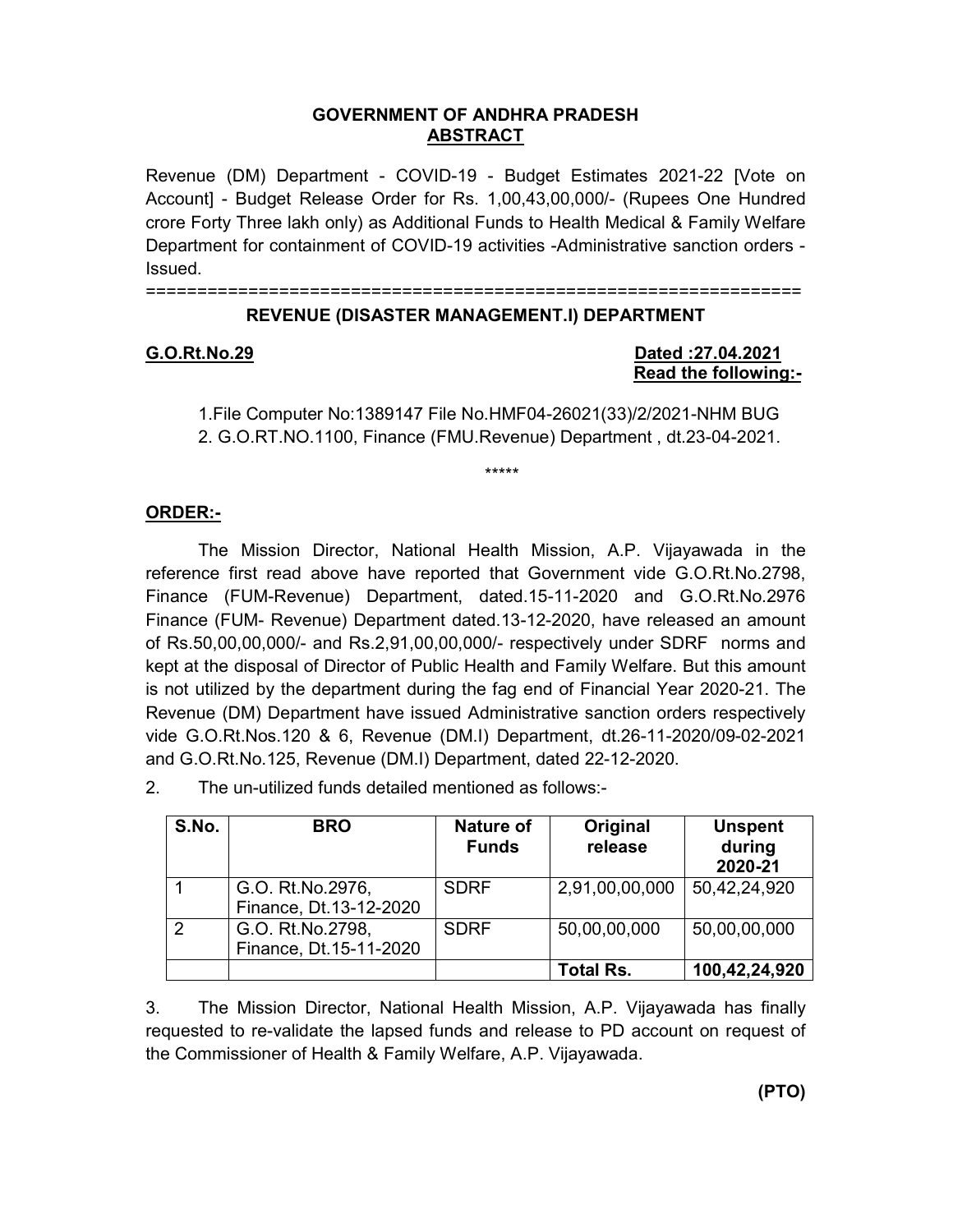4. The Finance (FMU.Revenue) Department in the reference second read above have issued BRO for an amount of Rs 1,00,43,00,000/- (Rupees One Hundred crore Forty Three lakh only) as additional funds in relaxation of treasury control and quarterly regulation orders pending provision of funds by obtaining supplementary grants at an appropriate time during the C.F.Y 2021-22 towards prevention and management ofCOVID-19 from SDRF funds 2021-22.

5. After consideration of the above request of the Managing Director, National Health Mission, A.P. Vijayawada and BRO issued in the G.O.2<sup>nd</sup> read above, Government hereby accord administrative sanction to the Director of Public Health and Family Welfare, A.P. Vijayawada for an amount of Rs.1,00,43,00,000/- (Rupees One Hundred crore Forty Three lakh only) as additional funds in relaxation of treasury control and quarterly regulation orders pending provision of funds by obtaining supplementary grants at an appropriate time during the C.F.Y2021-22 towards prevention and management of COVID-19 from SDRF funds 2021-22.

6. The amount sanctioned at para (5) above shall be debited to the following head of account :-

| SI.No.        | <b>Head of Account</b>                                                                                                                                                                                                                                              | Amount<br>sanctioned<br>(Rs in crores) |
|---------------|---------------------------------------------------------------------------------------------------------------------------------------------------------------------------------------------------------------------------------------------------------------------|----------------------------------------|
| 1             | M.J.H. 2245 - Relief on Account of<br><b>Natural Calamities</b><br>S.M.J.H. 02 - Floods, Cyclones etc.,<br>$M.H.282 - Health$<br>S.H. 04 - Prevention and Control of<br><b>Diseases</b><br>D.H. 210 - Supplies and Materials<br>S.D.H. 211 - Materials and Supplies | 50.43                                  |
| $\mathcal{P}$ | M.J.H. 2245 - Relief on Account of<br><b>Natural Calamities</b><br>S.M.J.H. 01 -Drought<br>M.H.282 - Public Health<br>S.H. 04 - Public Health Schemes<br>D.H. 310 - Grants-in-Aid<br>S.D.H. 316 - Payments to beneficiaries<br>in Calamities/Notified events        | 50.00                                  |